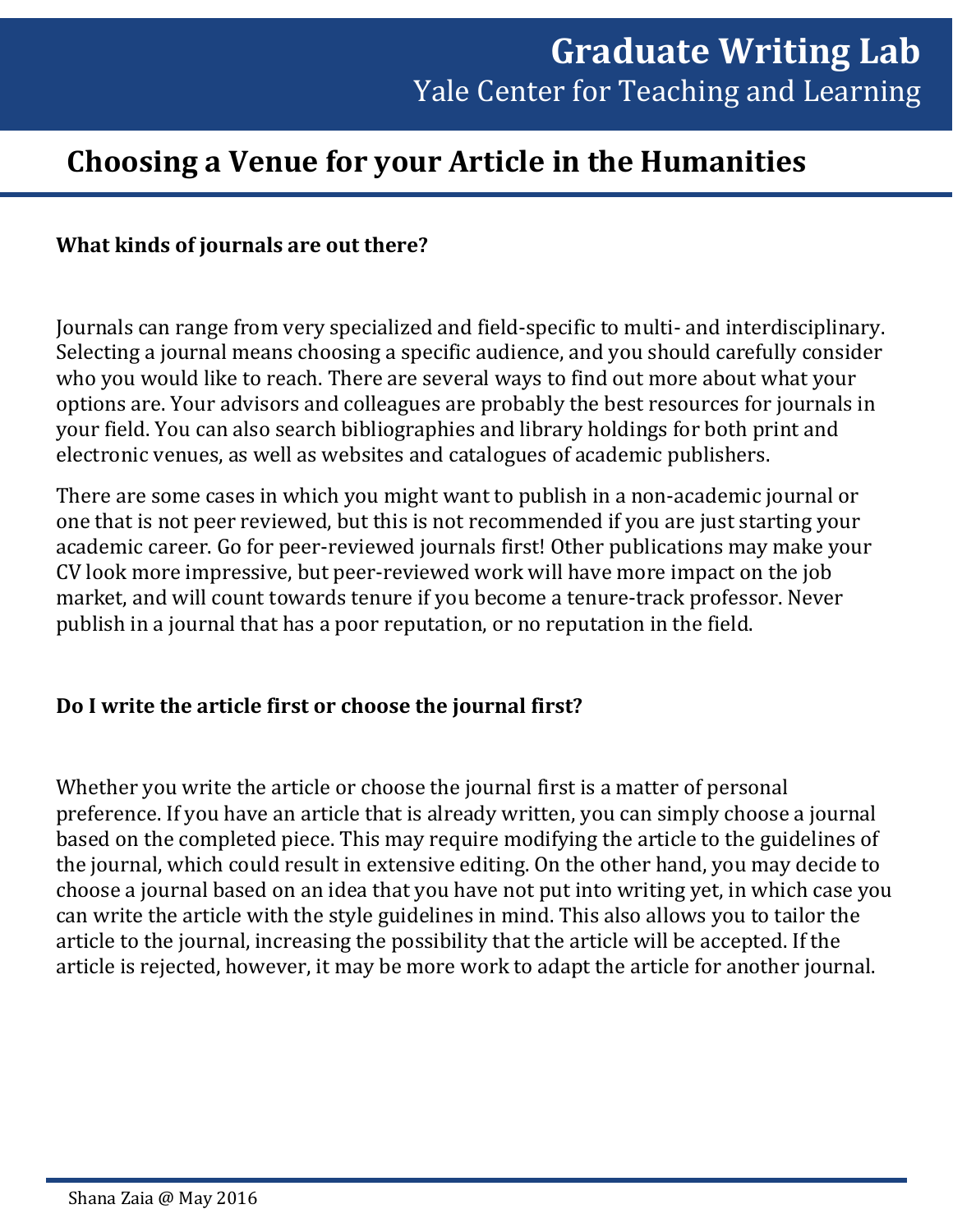## **What criteria should I keep in mind when selecting a journal?**

Use this checklist as you research possible venues for your article!

 $\checkmark$  Is it peer reviewed? What kind of peer review?

Peer review can be "blind" (the author is identified but the reviewers are not) or "double blind" (neither the reviewers nor author are identified). Peer review is especially important for tenure portfolios.

- $\checkmark$  Is it an established journal in my field? Does it have a good reputation?
- $\checkmark$  How often do I use articles from this journal in my work? How often to articles from this journal appear in scholarship I read?
- $\checkmark$  How would a publication in this journal situate me as a scholar, in terms of disciple and/or field? How does would this relate to my primary research field?
- $\checkmark$  What is the publication style: print, online, both? Is it open access?
- $\checkmark$  What kind of audience does the journal have? What is its aim?
- $\checkmark$  What are the requirements? Is there a style guide?
- $\checkmark$  How often is the journal published and how many articles are in each issue?
- $\checkmark$  How long does the peer-review process last? How quickly are articles published? What is the timeframe between submission and print?
- $\checkmark$  Is the journal severely backlogged?
- $\checkmark$  What are my intellectual rights to the published article?
- $\checkmark$  What are the word or length limits?
- $\checkmark$  What language(s) does it publish in?
- $\checkmark$  How widely is it circulated? Is it indexed in electronic databases and search engines?

This is important for something called the "impact factor," which denotes how often articles published in the journal are cited, on average.

- $\checkmark$  Who are the editors?
- $\checkmark$  Who is the publisher or sponsoring organization?
- $\checkmark$  Are there any relevant special issues related to your topic planned?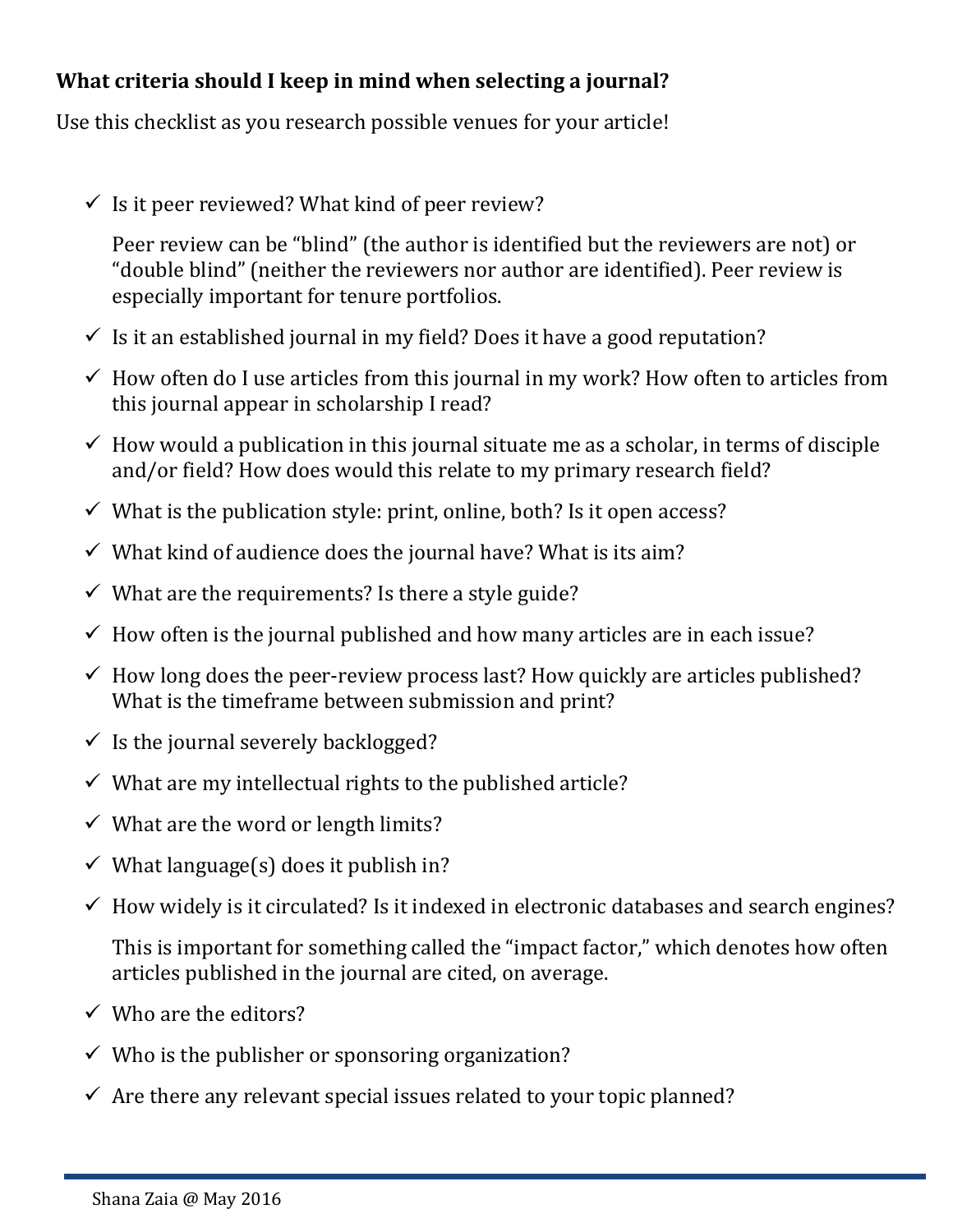### **What are some red flags to watch out for?**

 $\times$  Not peer reviewed, poor or no reputation, non-academic

These will not generally count for job applications or tenure portfolios and, in the case of journals with poor reputations, may actually end up hurting your academic reputation.

 $\times$  Asks you to pay fees

No reputable journal will ask you to pay to publish your own work! You may be asked to pay for offprints (which are optional), but article publication should not cost you anything.

#### $\times$  Low circulation or irregular publication

Journals that are not published regularly or are not widely circulated mean that the chances are less that someone will find and cite your work. Ideally, you want to publish in a journal that most major university libraries subscribe to, at least online if not also in print.

 $\times$  Approached you unexpectedly or otherwise seems like a scam

No matter how great your work is, no trustworthy publisher will solicit you out of the blue, especially not via email. Many publishing and phishing scams will take information from university or academic web pages and will send you spam emails based on information pulled from these sources. These predatory publishers will usually try to take your personal information or demand a publication fee. This should be distinguished from invited papers (see below), in which a scholar in your field who is editing the volume (not the publisher) will generally contact you.

 $\times$  Members of the board of editors are often also contributors

If the editors of the journal are also the primary contributors, or you keep seeing the same names popping up over and over again, chances are that the journal does not receive enough submissions for some reason (perhaps popularity or reputation) and you may be better off submitting an article to a more popular journal.